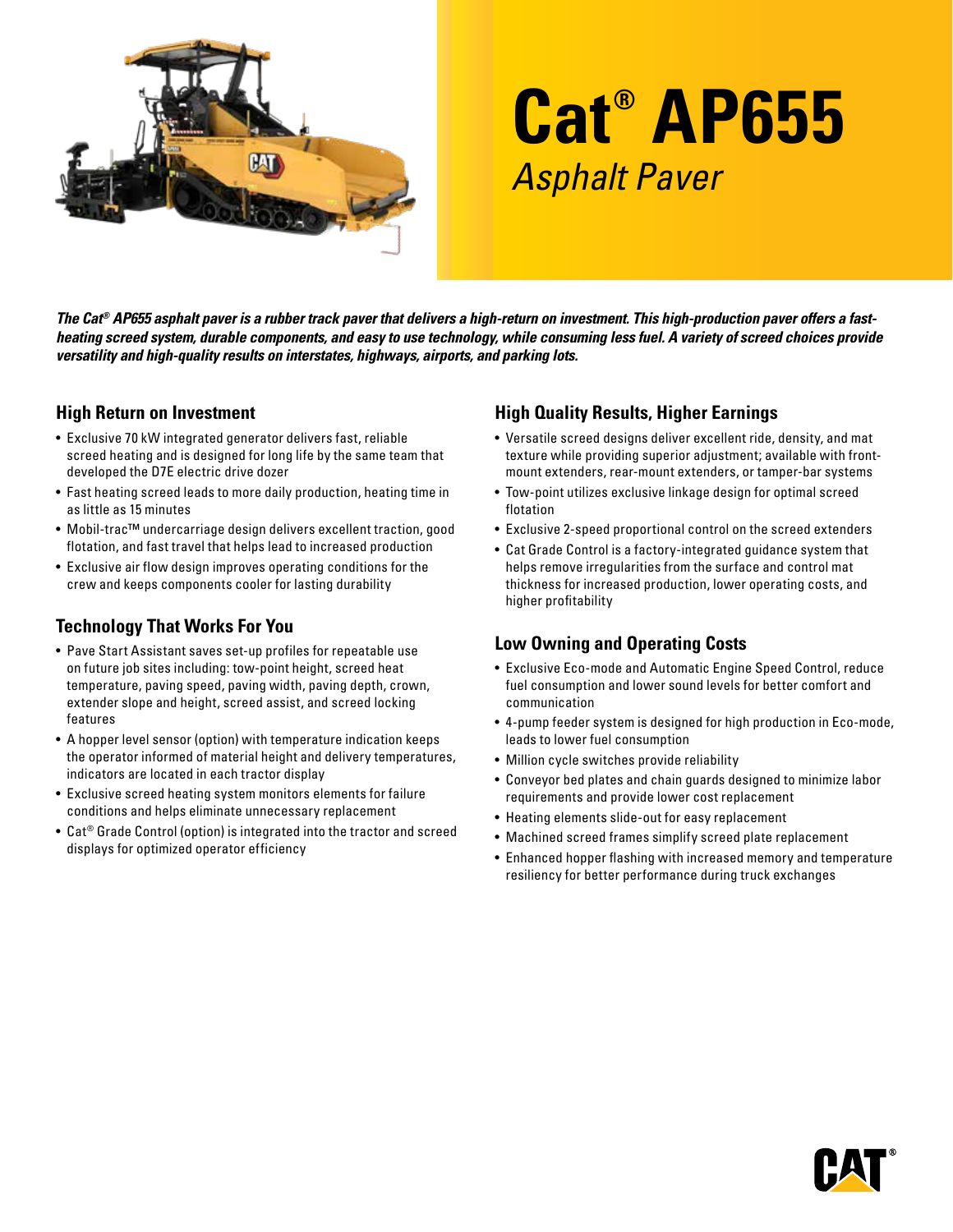## **More Comfort**

- Ventilation system draws fumes from the auger chamber and redirects them away from the operator for a more comfortable working environment
- Dual operating station provide back-up capability and complete control from either side of the machine, each station can swing-out beyond the frame for good all-around visibility
- Heated seat option, pneumatic suspension, multiple adjustments, and tilting consoles provide day-long comfort
- Eco-mode provides low sound levels that supports clear communication with the crew
- High visibility 76 mm (3") seat belt helps with crew safety compliance
- USB port simplifies software updates
- Cup holders offer convenience

## **Easy Viewing Displays, Simple Operation**

- Touch-screen displays with adjustable brightness control enable operators to fine-tune performance in various lighting conditions
- Touch-screen access simplifies activation of the generator and auxiliary power, while also providing easy adjustments to screed plate heating temperatures, tamper and vibratory speeds, Cat Grade Control (option), and stored operator preferences
- Operating displays can be tailored to specific language requirements with multiple options available

## **Cat Electronics**

• Cat Electronic Control Modules (ECM) and ET compatibility simplifies diagnostics and trouble-shooting procedures

#### **Product Link™ Elite**

- Make timely, fact-based decisions to maximize efficiency, improve productivity, and lower owning and operating costs
- Easily track location, machine hours, fuel usage, and idle time
- Diagnostic codes are made available through online web applications

#### **Service and Repair Kits**

- Paver and screed service and repair kits include the parts necessary to complete specific repairs
- Cat genuine parts are manufactured to precise specifications and designed for optimal performance and maximum uptime
- Repair kits are identified by a single part number to make ordering easy
- Select kits are available to be packaged as a kit by the dealer for overthe-counter purchases or through the dealer service shop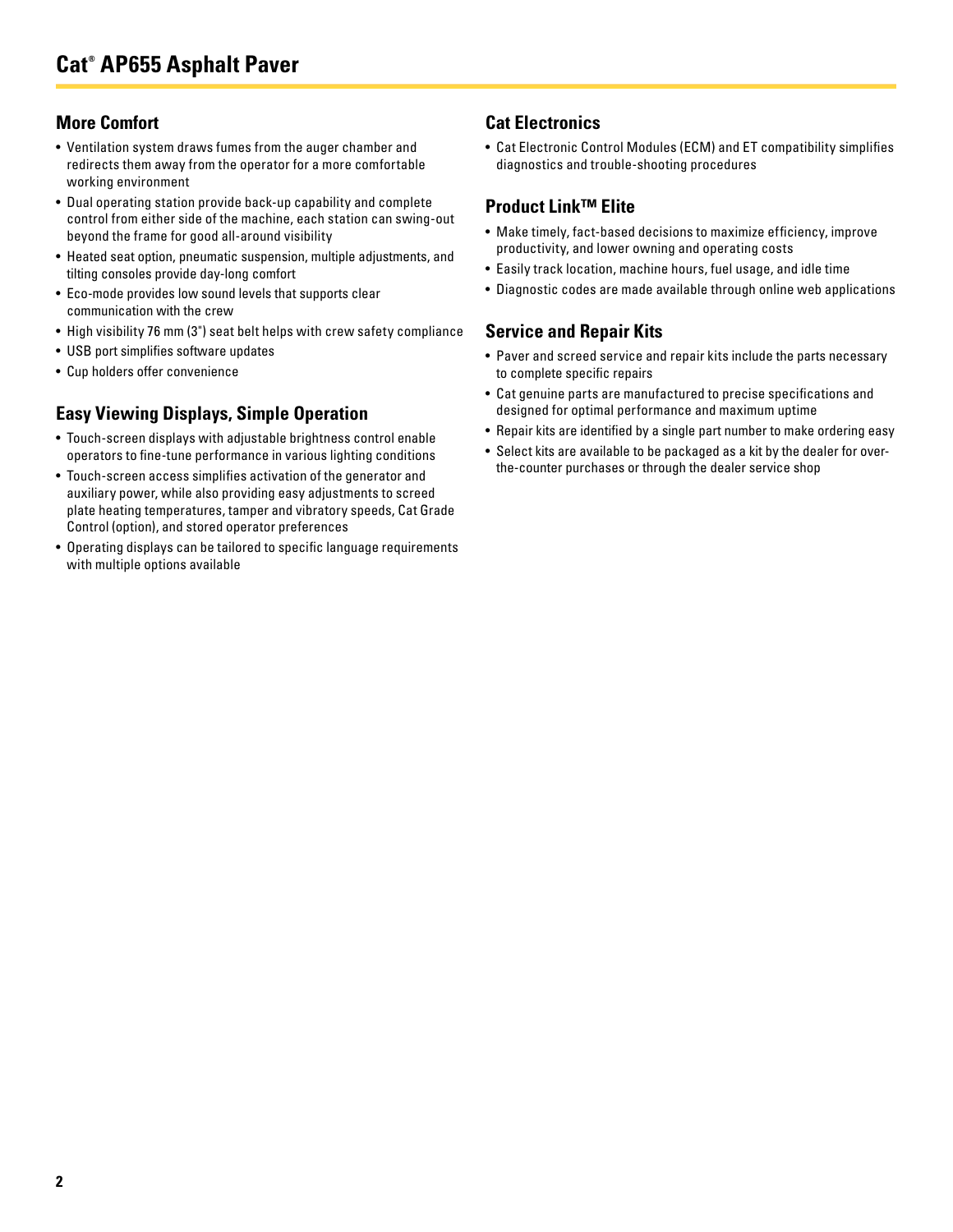## **Standard and Optional Equipment**

Standard and optional equipment may vary. Consult your Cat dealer for details.

|                                                          | <b>Standard Optional</b> |   |
|----------------------------------------------------------|--------------------------|---|
| <b>OPERATING ENVIRONMENT</b>                             |                          |   |
| Air-ride seat                                            |                          |   |
| Canopy - hard top                                        |                          |   |
| <b>Deceleration pedal</b>                                |                          |   |
| <b>Dual operating stations</b>                           | ✓                        |   |
| <b>Friction steering</b>                                 |                          |   |
| <b>Heated seats</b>                                      |                          |   |
| Side shields                                             |                          |   |
| Steering guide                                           |                          |   |
| Tow-point indicator                                      |                          | ✓ |
| Umbrella - tractor/screed                                |                          | ✓ |
| Ventilation system                                       |                          |   |
| Visor-LCD screen                                         |                          |   |
| Windshield - requires hard top canopy                    |                          |   |
| <b>TECHNOLOGY</b>                                        |                          |   |
| <b>Cat Grade Control</b>                                 |                          |   |
| Hopper level and material temperature<br>indication      |                          |   |
| <b>Pave Start Assistant</b>                              |                          |   |
| Product Link™ Elite 631 (satellite)                      |                          |   |
| Product Link Elite 641 (cellular)                        |                          |   |
| <b>POWERTRAIN</b>                                        |                          |   |
| Automatic engine speed control                           | ✓                        |   |
| Ballast-front weights                                    |                          |   |
| Cat C4.4 - four-cylinder (US Tier 4 Final/EU<br>Stage V) |                          |   |
| Cat C7.1 - six-cylinder (EU Stage IIIB equivalent)       |                          |   |
| Cooling fan - variable speed                             |                          |   |
| Eco-mode                                                 |                          |   |
| Hydraulic oil - extended life                            |                          |   |
| Mobil-trac™ belt - smooth belt                           |                          |   |
| Mobil-trac belt - tread bar belt                         |                          | ✓ |
| <b>ELECTRICAL SYSTEM</b>                                 |                          |   |
| 1000 CCA batteries (2)                                   |                          |   |
| 100 amp alternator                                       |                          |   |
| 12-volt power receptacle                                 |                          |   |
| 24-volt charging system                                  |                          |   |
| Automotive-type fuse system                              |                          |   |
| Auxiliary power panel - 6.6 kW                           |                          |   |
| Cat Electronic Technician (Cat ET)                       | ✓                        |   |
| Generator-70 kW                                          | ✓                        |   |
| Machine security - wire ready                            |                          |   |
| Remote jump-start receptacle                             |                          |   |

|                                                                      | <b>Standard Optional</b> |   |
|----------------------------------------------------------------------|--------------------------|---|
| <b>MATERIAL DELIVERY</b>                                             |                          |   |
| Auger extensions                                                     |                          | ✓ |
| Leveling devices                                                     |                          | ✓ |
| Mainframe extensions - manual                                        |                          | ✓ |
| Mainframe extensions - power                                         |                          |   |
| Material feed sensors - contact                                      |                          |   |
| Material feed sensors - sonic                                        |                          | ✓ |
| Power folding front hopper apron                                     |                          |   |
| Push-roller - adjustable                                             | ✓                        |   |
| Wash-down pump and reel                                              |                          | ✓ |
| Washdown tank                                                        |                          |   |
| Wide-width paving packages                                           |                          |   |
| <b>SERVICE AND MAINTENANCE</b>                                       |                          |   |
| Extended-life coolant to -35° C (-37° F)                             |                          |   |
| Engine coolant heater (C4.4 engine)                                  |                          |   |
| Remote access drains and lubrication points                          |                          |   |
| Service repair kits                                                  |                          |   |
| Sampling ports for Scheduled Oil Sampling<br>(S.0. S <sup>SM</sup> ) | ✓                        |   |
| Sight Gauges - engine coolant, hydraulic oil                         |                          |   |
| Uptime kit                                                           |                          |   |
| <b>SAFETY</b>                                                        |                          |   |
| Alarm - back-up                                                      | ✓                        |   |
| Horn - warning (front & rear)                                        |                          |   |
| Lights-working                                                       |                          |   |
| Lights-roading                                                       |                          |   |
| Mirror package                                                       | ✓                        |   |
| Vandal covers                                                        |                          |   |
| Warning-LED safety beacons                                           |                          | ✓ |